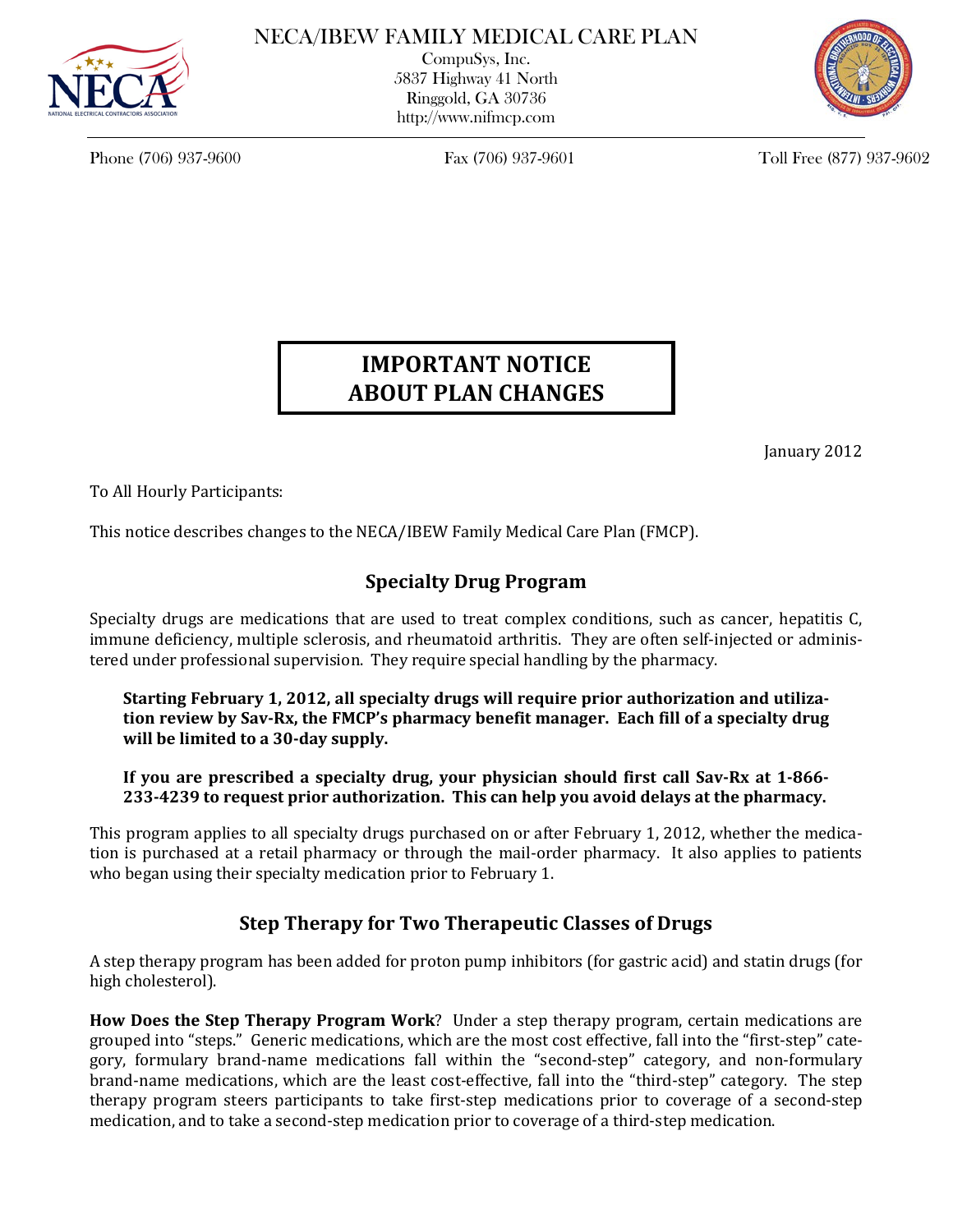| <b>Drug Type</b>                                              | Generics (1st step)<br>NO prior            | <b>Formulary Brand</b><br>(2nd step)                    | <b>Non-Formulary</b><br><b>Brands</b> (3rd step)        |
|---------------------------------------------------------------|--------------------------------------------|---------------------------------------------------------|---------------------------------------------------------|
|                                                               | authorization required                     | Prior authorization<br>required                         | Prior authorization<br>required                         |
| Proton Pump<br>Inhibitors (PPIs; anti-<br>gastric acid drugs) | Omeprazole<br>Pantoprazole<br>Lansoprazole | Nexium                                                  | Aciphex<br>Dexilant<br>Prevacid<br>Prilosec<br>Protonix |
| <b>Statins (Cholesterol-</b><br>Lowering Drugs)               | Lovastatin<br>Pravastatin<br>Simvastatin   | Lipitor<br>Advicor<br>Vytorin<br>Simcor<br>Atorvastatin | Crestor<br>Lescol XL<br>Mevacor<br>Pravachol<br>Zocor   |

**Second and third step PPIs and statins will NOT be covered unless your medication history shows compliance with the Step Therapy Program, or unless you obtain a prior authorization from the Sav-Rx clinical team. Your physician can call Sav-Rx at 1-866-233-4239 to request prior authorization.** 

#### **Remember that you pay a higher co-pay for brand medications compared to generics, and for non-formulary brands compared to formulary brands, even if they are pre-authorized.**

This program applies to drugs purchased at retail pharmacies or through the mail-order pharmacy.

You have the option to take any medication that your physician prescribes, however it may not be covered under the Plan if the proper steps are not taken first.

**Current Patients -** This program applies to NEW users only. If you are already taking a proton pump inhibitor or statin as of February 1, 2012, you can continue using that drug as before.

### *For more information, call Sav-Rx at 1-866-233-IBEW (4239).*

#### **Accelerated Initial Eligibility for New Participants (Applies to Employees Whose Eligibility Is Based on Hours Worked)**

It will now be easier for new employees to earn initial eligibility for Plan benefits. Under the current rule, a new participant becomes eligible on the first day of the second month following the month for which the FMCP receives employer contributions on his or her behalf for at least 140 hours. For example, 140 hours in January earn initial eligibility effective March 1. New employees can now earn initial eligibility if they have a total of 200 hours in a two-consecutive-month period. New employees can gain initial eligibility under either rule.

This change is effective with January 2012 hours (for March 2012 coverage). The administrative lag month will still apply. For example, 100 hours in January and 100 hours in February earn initial eligibility on April 1. The current 140-hour rule will remain in effect also. Note that only hours in excess of 140 per month will be added to your hour bank.

#### **This only applies to employees who have never been covered under this Plan in the past.**

### **This rule does not apply to continuing eligibility.**

\* \* \*

Please keep this notice with your Summary Plan Description booklet for future reference.